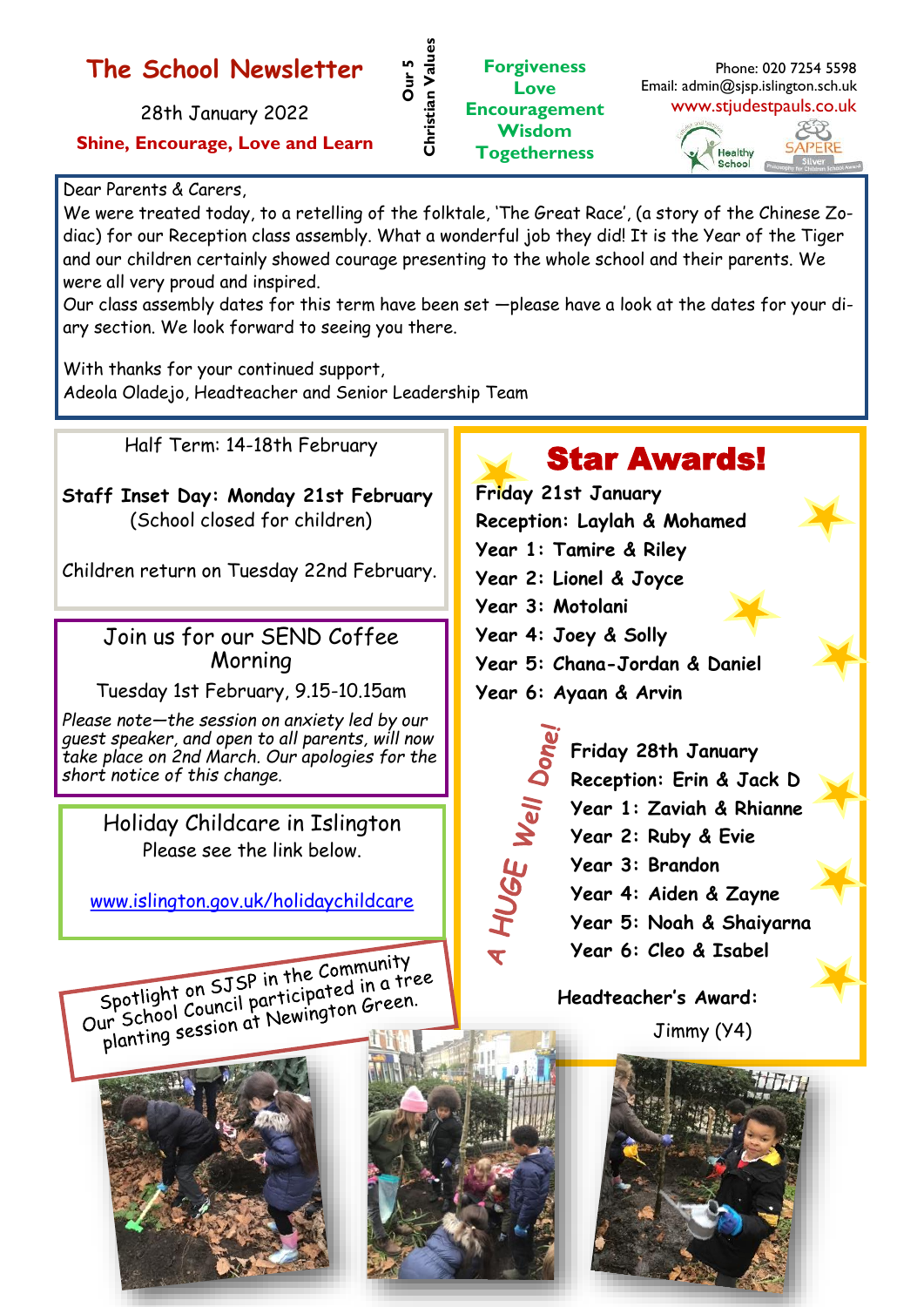| More Artwork Needed for the                                                                                                                                  | Dates for your Diary                                                                                                                                                                                     |
|--------------------------------------------------------------------------------------------------------------------------------------------------------------|----------------------------------------------------------------------------------------------------------------------------------------------------------------------------------------------------------|
| <b>Islington Faiths Forum 2022-23</b>                                                                                                                        | Come along to our class assemblies-9.15am start!                                                                                                                                                         |
| Calendar                                                                                                                                                     | SEND Coffee Morning<br>Tues 1st Feb<br>9.15-10.15am                                                                                                                                                      |
| Submit by 9th Feb!                                                                                                                                           | Year 5 Class Assembly<br>Friday 4th Feb,                                                                                                                                                                 |
| Create artwork for the 2022-2023 inter-<br>faith calendar.                                                                                                   | Parents/carers welcome<br>9.15 <sub>am</sub><br>Mon 7th-Fri 11th Children's Mental Health Week                                                                                                           |
| The theme for all works of art is:                                                                                                                           | Feb                                                                                                                                                                                                      |
| Unity in Diversity: We Are One.                                                                                                                              | Tues 8th Feb,<br>Safer Internet Day Assembly<br>2.30pm<br>led by Year 6.                                                                                                                                 |
| A number of our entries have been chosen in<br>previous years so please encourage your child<br>to enter! The calendar is sent to schools in<br>the borough. | All parents/carers welcome<br>Fri 11th Feb<br>Dress to Express Day!<br>(As part of children's mental<br>health week)                                                                                     |
| Entries should be:                                                                                                                                           | Fri 11th Feb,<br>Year 3 Class Assembly<br>Parents/Carers welcome<br>$9.15$ am                                                                                                                            |
| <u>landscape layout,</u>                                                                                                                                     |                                                                                                                                                                                                          |
| <u>A4 or A3 in size,</u>                                                                                                                                     | <b>Half-Term Week</b><br>Mon 14th Feb-<br>Fri 18th Feb                                                                                                                                                   |
| brightly coloured, bold pictures with clear,<br>clean outlines so that they scan well.                                                                       | Mon 21st Feb<br>INSET Day for staff<br>No children in School                                                                                                                                             |
| Please use paint, coloured pens or markers,<br><u>(no chalk or pencil).</u>                                                                                  | Tues 22nd Feb<br>Children return to school after<br>half term                                                                                                                                            |
| Please put names on the back of the art-<br>work.                                                                                                            | Fri 4th March,<br>Year 4 Class Assembly<br>9.15am<br>Parents/Carers welcome                                                                                                                              |
| Submit entries to Mrs Meaker directly or via<br>the school office!                                                                                           | Fri 11th March,<br>Year 2 Class Assembly<br>9.15am<br>Parents/Carers welcome                                                                                                                             |
| Friday 11th February                                                                                                                                         | Wednesday 16th<br>Choir at Union Chapel (details<br>March<br>to follow)                                                                                                                                  |
| EXPRESS YOURSELF DURING CHILDREN'S                                                                                                                           | Fri 18th March,<br>Year 1 Class Assembly<br>9.15am<br>Parents/Carers welcome                                                                                                                             |
| MENTAL HEALTH WEEK BY WEARING<br>YOUR FAVOURITE COLOUR, A RANGE OF                                                                                           | Mon 21st March<br>Last week of after school clubs                                                                                                                                                        |
| COLOURS OR A WHOLE UNIQUE OUTFIT<br>TO EXPRESS HOW YOU'RE FEELING AND                                                                                        |                                                                                                                                                                                                          |
| DONATING EZ TO PLACEZBE!<br><b>NHS</b>                                                                                                                       |                                                                                                                                                                                                          |
|                                                                                                                                                              | <b>Whittington Health</b><br><b>NHS Trust</b>                                                                                                                                                            |
| Come along to the                                                                                                                                            | Hello, We Are Your School Health Team!                                                                                                                                                                   |
| next Health and                                                                                                                                              |                                                                                                                                                                                                          |
| Wellbeing Clinic held                                                                                                                                        | <b>Bedwetting/</b><br>軍<br><b>Body Changes/</b>                                                                                                                                                          |
| at school Tuesday 8th                                                                                                                                        | <b>Toileting</b><br><b>Personal Hygeine</b><br><b>Problems</b><br>You can talk                                                                                                                           |
| February, led by the                                                                                                                                         | to us about<br>any health                                                                                                                                                                                |
| <b>Islington Schools Nursing</b><br>Service                                                                                                                  | <b>Dental Health</b><br><b>Diet and Nutrition</b><br>issue,                                                                                                                                              |
| We run health and<br>9am-12pm<br>wellbeing clinics in                                                                                                        | including<br>these<br><b>Managing Minor Illnesses</b>                                                                                                                                                    |
| your primary school<br><b>Our next clinic is</b><br>We are                                                                                                   |                                                                                                                                                                                                          |
| on<br>8.2.22 & 4.4.22<br>9.00-12.00                                                                                                                          | You can contact us on 020 3316 8021/<br>✓ Confidential<br>whh-tr.IslingtonSchoolNursing@nhs.net<br>√ Visible<br>where there is a nurse to speak to Mon-Fri<br>$\sqrt{\phantom{a}}$ Accessible<br>9am-5pm |
|                                                                                                                                                              |                                                                                                                                                                                                          |